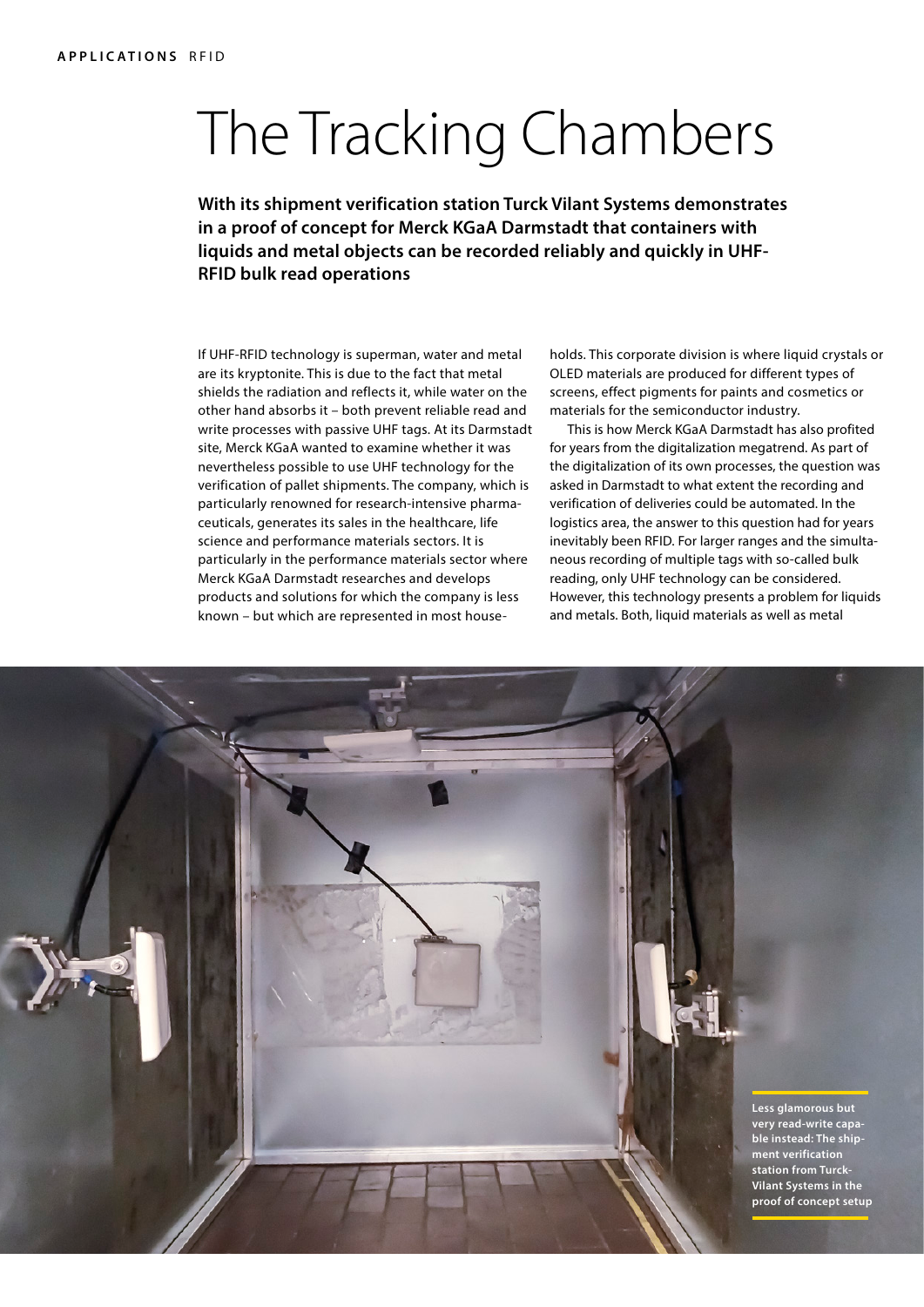



»Through the proof of concept that we carried out with Turck Vilant Systems we now know that even difficult products can be reliably and consistently detected with the right method.«

**Yanick Luca Kleppinger | Merck KGaA Darmstadt**

containers such as barrels, play an important role at Merck KGaA Darmstadt. The company therefore had to first of all establish a solid basis of data from which it could be decided whether bulk readings with UHF-RFID could be used at all for the verification of the specific goods and primary products.

Yanick Luca Kleppinger, who at that time was working at Merck KGaA Darmstadt as part of his final undergraduate year, examined in his final year thesis the effect of different solvents on bulk detection with UHF-RFID technology. As part of this study Kleppinger also carried out a proof of concept with regard to the question how well different chemicals and containers can be identified with UHF-RFID technology. In the test setup for this feasibility study, he tested the technology using examples of seven pallets that reflected the variety of containers and substances.

### **Variety of substances and containers tested**

The first three test pallets contained cartons filled with glass bottles. The bottles on the first pallet were filled with ethanol, while those on the other two were filled with other solvents. The fourth pallet held ethanol containers made from plastic and pallet five two 200 liter metal drums. Pallet six carried eight smaller drums made from metal. The seventh pallet was used by Kleppinger to test different containers with powder, bottles, plastic objects and metal drums. The test with this mixed pallet also included the examination of whether the read results are reliable even with the random positioning of the UHF tags due to optimized packaging processes. The tests with a conventional RFID gate were promising. The detection of the ethanol pallets did however show differences to the detection of pallets with different solvents. Tags fixed to the inside of the ethanol containers in particular could not be reliably detected. The mixed pallet also presented problems for the conventional RFID gate.

## **Shipment verification station uses wave reflection on metal walls**

The engagement of RFID integration specialists Turck Vilant Systems (TVS) brought a solution. The Turck subsidiary has 20 years of experience in the integration of UHF solutions in several sectors. Besides its own RFID middleware, TVS uses optimal hardware for the

application at hand. "Detecting pallets with liquids in an RFID gate cannot be done with a conventional gate setup," recalls Robert Paulus, the business development manager at TVS who took care of the proof of concept at Merck KGaA Darmstadt. The tags fixed inside were surrounded by liquids on all sides. As the ethanol still absorbs the waves, the inside tags are not detected. "We have had good results with our shipment verification station (SVS) in these kinds of applications, says Paulus. The SVS is a metal box on which the three walls and the ceiling are fitted with UHF read/write heads. The pallet with the objects to be identified is inserted through the remaining opening. "In the SVS we make use of the reflection of the waves on the metal walls. The effect is similar to that of a cabinet of mirrors. The electromagnetic waves are repeatedly reflected and thus also detect points on a pallet that cannot be reached by conventional RFID gates."

## **Polarity critical for readability**

The test with the first three pallets showed that the three solvents had a different reaction to ultra high frequency waves. While the detection of the 120 tags on the pallet containing the ethanol bottles took 30 seconds, the bottles with different solvents could be read in two seconds. The tags on the bottles were read at virtually the same speed as the tags on the cartons, and so the difference had to be in the properties of the solvent. Literature to date had only mentioned that liquids had a dampening effect on electromagnetic waves. The three liquids had similar viscosities but

# QUICK READ

The reliable detection of several RFID tags on a pallet is a challenge, particularly when different objects and liquids are involved. At Merck KGaA Darmstadt initial tests on the verification of shipments with conventional RFID-UHF gates showed that not all substances could be read with sufficient speed and reliability. The UHF-RFID experts from Turck Vilant Systems took up the challenge and were able to demonstrate with their shipment verification station that even ethanol containers and randomly oriented tags could be identified reliably and quickly.